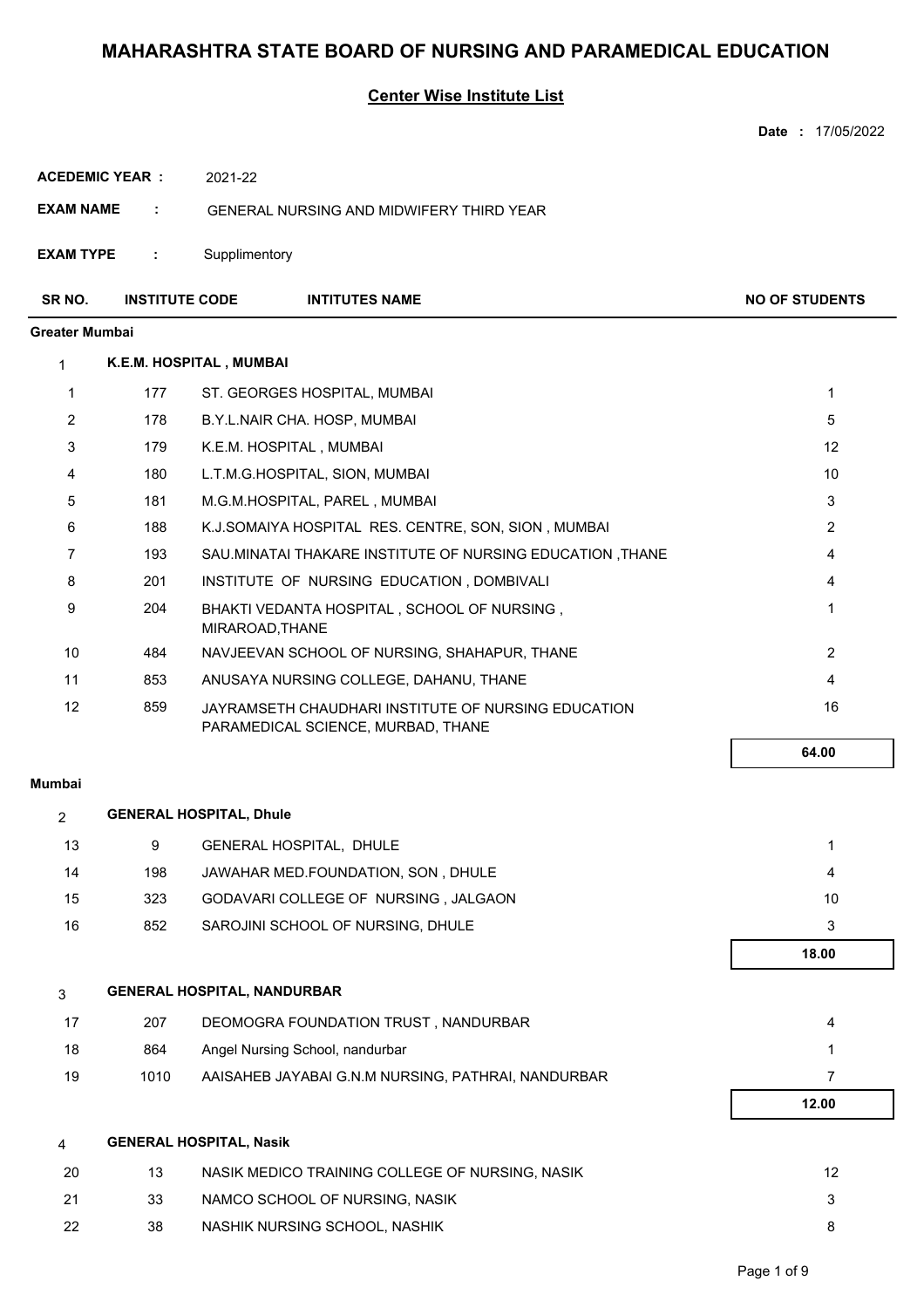### **Center Wise Institute List**

**Date :** 17/05/2022

**ACEDEMIC YEAR :** 2021-22

**EXAM NAME :** GENERAL NURSING AND MIDWIFERY THIRD YEAR

**EXAM TYPE :** Supplimentory

| SR NO.         | <b>INSTITUTE CODE</b> | <b>INTITUTES NAME</b>                                                            | <b>NO OF STUDENTS</b> |
|----------------|-----------------------|----------------------------------------------------------------------------------|-----------------------|
| 23             | 196                   | N.D.M.V.P.SAMAJS SCHOOL OF NSG., NASIK                                           | 4                     |
| 24             | 197                   | GOKHALE EDUCATION SOCIETY, SON, VIDYANAGAR, NASIK                                | $\overline{2}$        |
| 25             | 203                   | GLOBAL HEALTH CARE INSTITUTE, COLLEGE OF NURSING, NASHIK                         | $\overline{2}$        |
| 26             | 206                   | SAHYADRI SEVA SANSTHA, INSTITUTE OF NURSING, NASIK                               | 5                     |
| 27             | 541                   | KALWAN NURSING SCHOOL, KALWAN, NASHIK                                            | $\overline{2}$        |
| 28             | 542                   | DINDORI SCHOOL OF NURSING, DINDORI, NASHIK                                       | $\mathbf{1}$          |
| 29             | 543                   | YEOLA SCHOOL OF NURSING, YEOLA, NASHIK                                           | $\overline{2}$        |
| 30             | 592                   | SAI CARE NURSING SCHOOL, NASHIK                                                  | $\mathbf{1}$          |
| 31             | 597                   | RAJEEV GANDHI GNM NURSING COLLEGE, SINNAR, NASHIK                                | 3                     |
| 32             | 863                   | Tuljabhavani Adiwashi Shikshan Krida Nursing Institute, Surgana, Nashik          | 3                     |
| 33             | 865                   | M.A.D.SCHOOL OF NURSING, YEOLA, NASHIK                                           | 1                     |
| 34             | 871                   | JAGADAMBA SCHOOL OF NURSING YEOLA NASHIK                                         | $\overline{2}$        |
| 35             | 1099                  | Training college of Nursing, general hospital malegaon nashik                    | $\mathbf{1}$          |
|                |                       |                                                                                  | 52.00                 |
| 5              |                       | NOOTAN SCHOOL OF NURSING, RAIGAD                                                 |                       |
| 36             | 16                    | NOOTAN SCHOOL OF NURSING, RAIGAD                                                 | 1                     |
| 37             | 208                   | PRABHAKAR PATIL INSTITUTE OF NURSING EDUCATION, PEN                              | 6                     |
| 38             | 595                   | D. D. VISPUTE SCHOOL OF NURSING, PANVEL, RAIGAD                                  | 3                     |
|                |                       |                                                                                  | 10.00                 |
| 6              |                       | SAMARTH INSTITUTE OF NURSING EDUCATION, DERVAN                                   |                       |
| 39             | 14                    | RAMRAJE SCH. NSG, RCON DAPOLI, RATNAGIRI                                         | 5                     |
| 40             | 281                   | SAMARTH INSTITUTE OF NURSING EDUCATION, DERVAN                                   | 1                     |
| 41             | 352                   | M.E.S SCHOOL OF NURSING KHED RATNAGIRI                                           | 3                     |
| 42             | 870                   | The Yash Foundations College of Nursing Medical Research Institute,<br>Ratnagiri | 7                     |
|                |                       |                                                                                  | 16.00                 |
| $\overline{7}$ |                       | YERALA MEDICAL TRUST & RESEARCH CENTRE, SCHOOL OF NURSING , KHARGHAR             |                       |
| 43             | 26                    | KALAVATI INSTITUTE OF NURSING EDUCATION, AIROLI NAVI<br><b>MUMBAI</b>            | 6                     |
| 44             | 195                   | MGMS FLORENCE NIGHTINGALE INSTITUTE OF NSG EDU., NAVI<br><b>MUMBAI</b>           | $\overline{2}$        |
| 45             | 205                   | YERALA MEDICAL TRUST RESEARCH CENTRE, SCHOOL OF<br>NURSING, KHARGHAR             | 8                     |
| 46             | 444                   | DR. D. Y. PATIL INSTITUTE OF NURSING EDUCATION, NAVI MUMBAI                      | 6                     |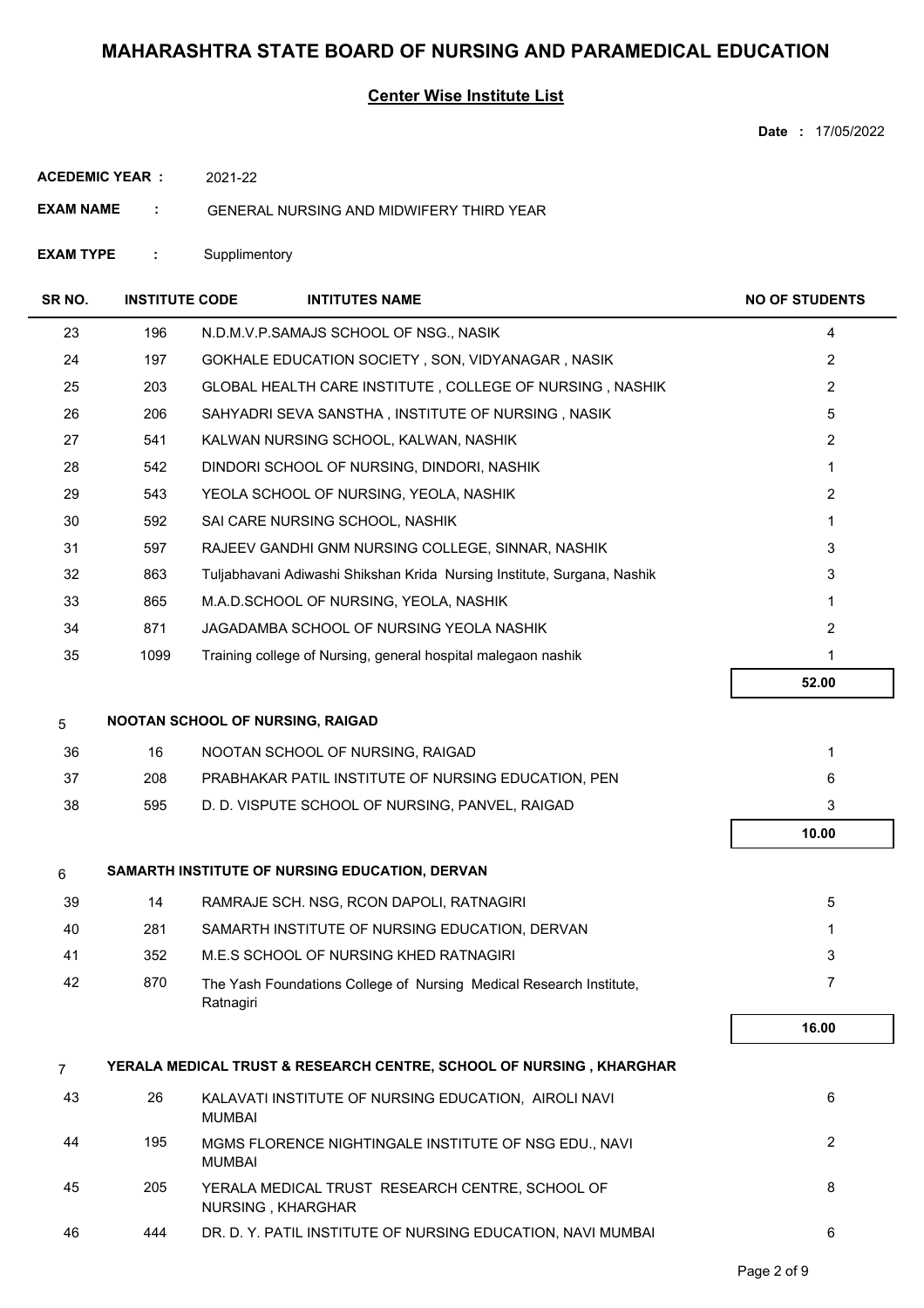|                       |                       |                  |                                                                | Date: 17/05/2022      |
|-----------------------|-----------------------|------------------|----------------------------------------------------------------|-----------------------|
| <b>ACEDEMIC YEAR:</b> |                       | 2021-22          |                                                                |                       |
| <b>EXAM NAME</b><br>÷ |                       |                  | <b>GENERAL NURSING AND MIDWIFERY THIRD YEAR</b>                |                       |
|                       |                       |                  |                                                                |                       |
| <b>EXAM TYPE</b>      | ÷                     | Supplimentory    |                                                                |                       |
| SR NO.                | <b>INSTITUTE CODE</b> |                  | <b>INTITUTES NAME</b>                                          | <b>NO OF STUDENTS</b> |
| 47                    | 486                   |                  | PRATIBHA SCHOOL OF NURSING, KOPERKHAIRANE, NAVI MUMBAI         | $\overline{2}$        |
|                       |                       |                  |                                                                | 24.00                 |
| <b>Pune</b>           |                       |                  |                                                                |                       |
| 8                     |                       |                  | BHARATI VIDYAPEETH COLLEGE OF NURSING, PUNE                    |                       |
| 48                    | 62                    |                  | Sevadham Trust A.S.M.T. SON, MAVAL, PUNE,                      | $\overline{4}$        |
| 49                    | 65                    |                  | ANAND MEDICAL FOUNDATION, SON, KURULI, KHED, PUNE              | $\overline{7}$        |
| 50                    | 220                   |                  | DR. D.Y. PATIL INST OF NURSING EDU, PIMPRI, PUNE               | 12                    |
| 51                    | 223                   |                  | BHARATI VIDYAPEETH COLLEGE OF NURSING, PUNE                    | 1                     |
| 52                    | 226                   |                  | DWARIKA SANGAMNER INSTITUTE OF NURSING EDUCATION, PUNE         | 4                     |
| 53                    | 231                   | NURSING, PUNE    | C Y DANGAT PATIL SHIKSHAN AND KRIDA MANDAL, SCHOOL OF          | 3                     |
| 54                    | 232                   |                  | GIRIRAJ SCHOOL OF NURSING, BARAMATI                            | $\overline{2}$        |
| 55                    | 239                   |                  | SUSHRUSHA NURSING SCHOOL, DAUND, PUNE                          | 13                    |
| 56                    | 241                   |                  | SAHARA INSTITUTE OF NURSING EDUCATION, AKLUJ, SOLAPUR          | 1                     |
| 57                    | 318                   |                  | SHARDABAI PAWAR INSTITUTE OF NURSING, PUNE                     | 1                     |
| 58                    | 430                   |                  | GURURAJ SCHOOL OF NURSING, PUNE                                | 3                     |
| 59                    | 562                   |                  | YASHODHARA NURSING INSTITUTE, SOLAPUR                          | 1                     |
| 60                    | 636                   | SOLAPUR          | VIJAYSINH MOHITE PATIL SCHOOL OF NURSING, MALSHIRAS,           | 2                     |
| 61                    | 637                   | OF NURSING, PUNE | LATE UDHAVRAO TULSHIRAM JADHAVAR FOUNDATIONS INSTITUTE         | 7                     |
| 62                    | 638                   |                  | SARDARBI INSTITUTE OF NURSING EDUCATION, MOHOL, SOLAPUR        | 3                     |
| 63                    | 650                   | <b>PUNE</b>      | YASH INSTITUTE OF NURSING PARAMEDICAL SCIENCES, INDAPUR,       | 3                     |
| 64                    | 879                   |                  | PIMPRI NURSING SCHOOL CHINCHWAD PUNE                           | 5                     |
| 65                    | 898                   |                  | Dhareshwar Institute of Nursing, Pune                          | $\overline{7}$        |
| 66                    | 903                   |                  | Rajmata Jijau Shikshan Prasarak Mandal School of Nursing, Pune | 3                     |
| 67                    | 905                   |                  | SNEHAL GNM INSTITUTE OF NURSING PUNE                           | 2                     |
|                       |                       |                  |                                                                | 84.00                 |
| 9                     |                       |                  | DR. D.Y.PATIL INSTITUTE OF NURSING EDUCATION, KOLHAPUR         |                       |
| 68                    | 53                    |                  | DR. J. J. MAGDUM SON, SHIROL, KOLHAPUR                         | 2                     |
| 69                    | 74                    |                  | KEDARI REDEKAR NURSING SCHOOL, GADHINGLAJ, KOLHAPUR            | 1                     |
| 70                    | 225                   |                  | DR. D.Y. PATIL INSTITUTE OF NURSING EDUCATION, KOLHAPUR        | 3                     |
| 71                    | 428                   | <b>KOLHAPUR</b>  | SHRI BHAIRAVNATH NURSING SCHOOL, ICHALKARANJI,                 | 3                     |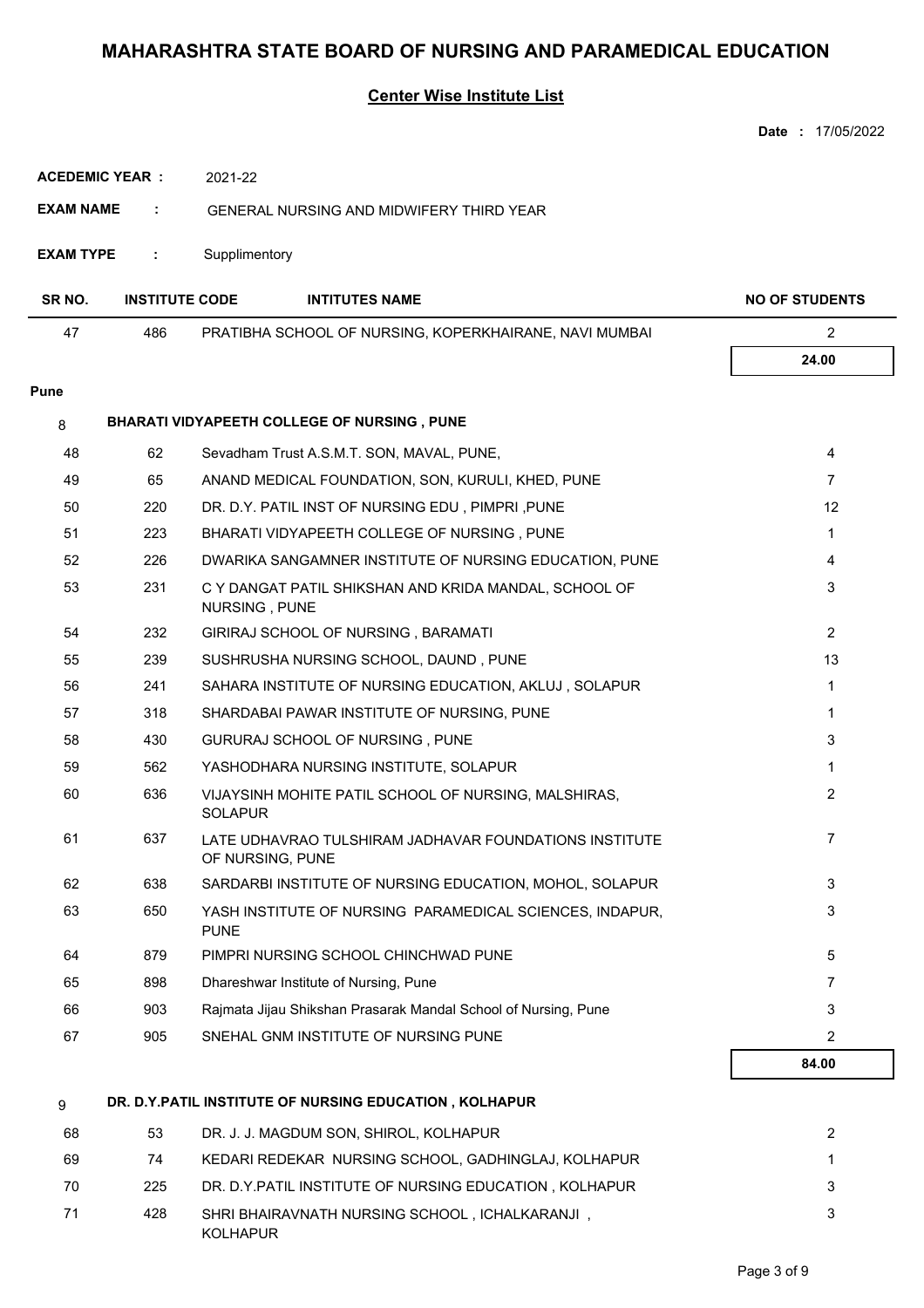|                    |                       |                                                                              | <b>Date: 17/05/2022</b> |
|--------------------|-----------------------|------------------------------------------------------------------------------|-------------------------|
| ACEDEMIC YEAR :    |                       | 2021-22                                                                      |                         |
| <b>EXAM NAME</b>   | ÷                     | <b>GENERAL NURSING AND MIDWIFERY THIRD YEAR</b>                              |                         |
| <b>EXAM TYPE</b>   | ÷                     | Supplimentory                                                                |                         |
| SR <sub>NO</sub> . | <b>INSTITUTE CODE</b> | <b>INTITUTES NAME</b>                                                        | <b>NO OF STUDENTS</b>   |
| 72                 | 582                   | SANT GAJANAN MAHARAJ SCHOOL OF NURSING, CHINCHEWADI,<br>GADHINGLAJ, KOLHAPUR | 4                       |
| 73                 | 606                   | LATE SOU ROSHANBI SHAMANJI NURSING SCHOOL, GADHINGLAJ,<br><b>KOLHAPUR</b>    | $\overline{7}$          |
| 74                 | 888                   | YASHWANT NURSING INSTITUTE, KODOLI PANHALA KOLHAPUR                          | $\overline{4}$          |
| 75                 | 906                   | APEX NURSING SCHOOL KARVIR, KOLHAPUR                                         | $\overline{2}$          |
|                    |                       |                                                                              | 26.00                   |
| 10                 |                       | <b>GENERAL HOSPITAL, Sangli</b>                                              |                         |
| 76                 | 66                    | KAMAL INSTITUTE OF NURSING EDUCATION, JATH, SANGLI                           | 1                       |
| 77                 | 72                    | UMA INST. OF NURSING EDUCATION, SANGLI                                       | $\mathbf 1$             |
| 78                 | 216                   | WANLESS HOSPITAL COLLEGE OF NURSING, MIRAJ, DIST SANGLI                      | 18                      |
| 79                 | 228                   | LOKNETE RAJARAMBAPU PATIL, TRG. COLL. OF NURSING,<br>ISLAMPUR, WALWA, SANGLI | 8                       |
| 80                 | 230                   | KASEGAON EDUCATION SOCIETY, SCHOOL OF NURSING,<br><b>ISLAMPUR, SANGLI</b>    | $\overline{2}$          |
| 81                 | 236                   | MARY BHORE GENERAL NURSING SCHOOL, MIRAJ                                     | $\mathbf{1}$            |
| 82                 | 238                   | GULABRAO PATIL INSTITUTE OF NURSING SCIENCES, MIRAJ,<br><b>SANGLI</b>        | 22                      |
| 83                 | 501                   | CHINGUAAI INSTITUTE OF NURSING EDUCATION, KAVATHE<br>MAHANKAL, SANGLI        | $\overline{c}$          |
|                    |                       |                                                                              | 55.00                   |
| 11                 |                       | <b>GENERAL HOSPITAL, Satara</b>                                              |                         |
| 84                 | 40                    | <b>GENERAL HOSPITAL, SATARA</b>                                              | $\overline{2}$          |
| 85                 | 215                   | KRISHNA HOSPITAL MEDICAL RESEARCH CENTER, KARAD,<br><b>SATARA</b>            | 1                       |
| 86                 | 233                   | LATE NARAYANDAS BHAWANGDAS CHHABADA TRAINING COLLEGE<br>OF NURSING, SATARA   | 6                       |
| 87                 | 303                   | APARNA INST. OF NURSING EDUCATION, KARAD                                     | 2                       |
|                    |                       |                                                                              | 11.00                   |
| 12                 |                       | <b>GENERAL HOSPITAL, AHMEDNAGAR</b>                                          |                         |
| 88                 | 39                    | GENERAL HOSPITAL, AHMEDNAGAR                                                 | 2                       |
| 89                 | 51                    | KRANTI SCHOOL OF NURSING AHMEDNAGAR                                          | 21                      |
| 90                 | 73                    | SEVA NURSING SCHOOL, AHMEDNAGAR                                              | 4                       |
| 91                 | 212                   | E.BOOTH HOSPITAL, AHMEDNAGAR                                                 | 5                       |
| 92                 | 214                   | PRAVARA MED. TRUST, COLLEGE OF NURSING, LONI, AHMEDNAGAR                     | 29                      |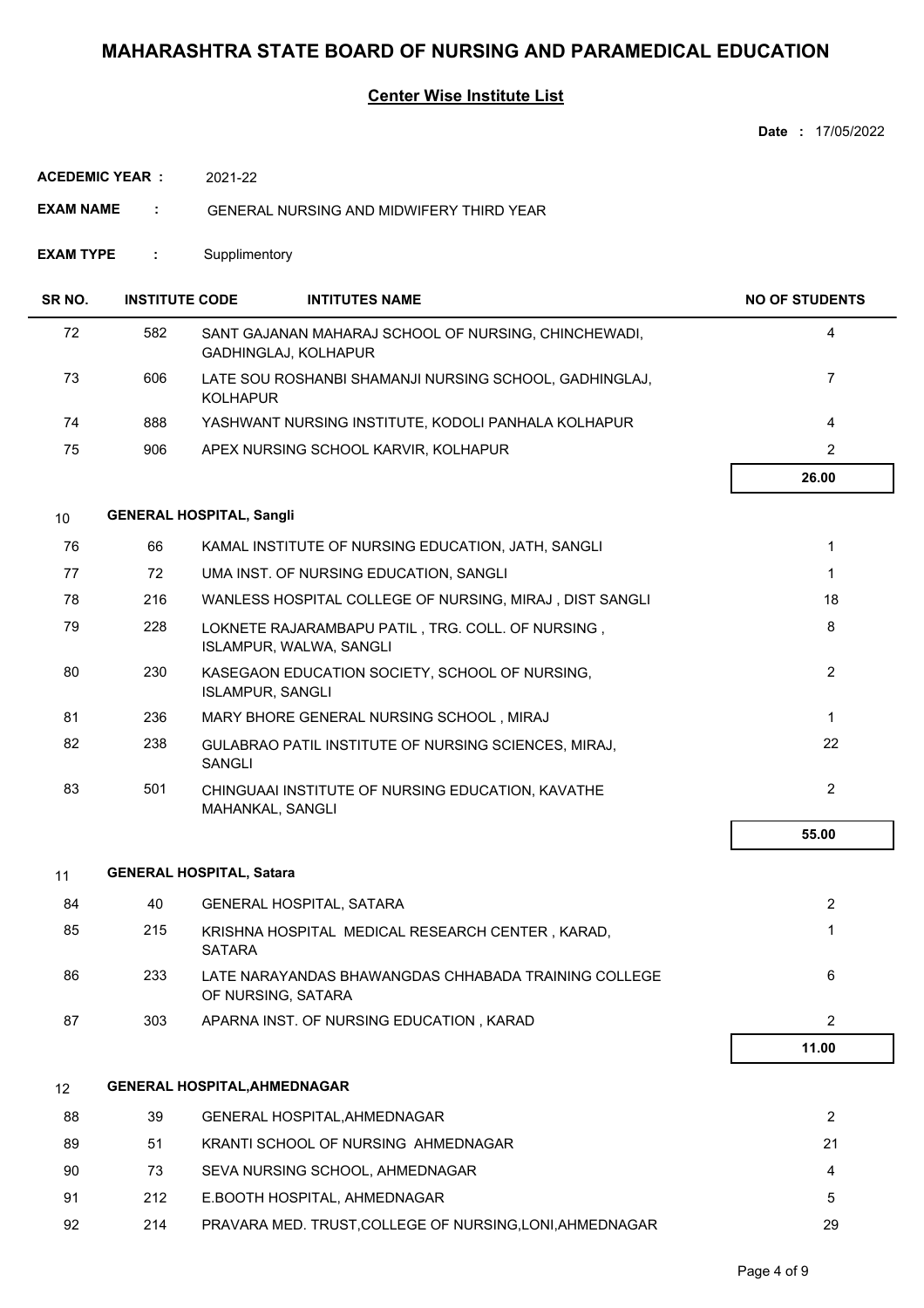### **Center Wise Institute List**

|                        |                       |                                                                                    | Date: 17/05/2022      |
|------------------------|-----------------------|------------------------------------------------------------------------------------|-----------------------|
| <b>ACEDEMIC YEAR :</b> |                       | 2021-22                                                                            |                       |
| <b>EXAM NAME</b>       |                       | <b>GENERAL NURSING AND MIDWIFERY THIRD YEAR</b>                                    |                       |
| <b>EXAM TYPE</b>       | ÷                     | Supplimentory                                                                      |                       |
| SR <sub>NO.</sub>      | <b>INSTITUTE CODE</b> | <b>INTITUTES NAME</b>                                                              | <b>NO OF STUDENTS</b> |
| 93                     | 224                   | SHRI VIVEKANAND SCHOOL OF NURSING, RAHURI, AHMEDNAGAR                              | 24                    |
| 94                     | 234                   | ANAND RISHIJI HOSPITAL MEDICA RES CENTRE, SON,<br>AHMEDNAGAR                       | 8                     |
|                        |                       |                                                                                    | 93.00                 |
| 13                     |                       | PAD DR. V. VIKHE PATIL INSTITUTE OF NURSING EDUCATION, AHMEDNAGAR                  |                       |
| 95                     | 235                   | PAD DR. V. VIKHE PATIL INSTITUTE OF NURSING EDUCATION,<br>AHMEDNAGAR               | 37                    |
| 96                     | 278                   | PARVATIBAI MHASKE INSTITUTE OF NURSING, AHMEDNAGAR                                 | $\overline{7}$        |
| 97                     | 282                   | MAHARASHTRA HOMOEOPATHIC FOUNDATIONS SCHOOL OF<br>NURSING, PATHAR, AHMEDNAGAR      | 3                     |
| 98                     | 342                   | SAI NURSING INSTITUTE, RAHATA, AHMEDNAGAR                                          | $\overline{4}$        |
| 99                     | 625                   | SHRUTI NURSING SCHOOL, SHRIRAMPUR, AHMEDNAGAR                                      | 15                    |
| 100                    | 889                   | Swami Samarth Nursing College, Kolpewadi, Ahmednagar                               | 11                    |
| 101                    | 896                   | Jijamata Nursing School, Newasa, Ahmednagar                                        | 9                     |
| 102                    | 902                   | Vamanrao Ithape RGNM School, Sangamner, Ahmednagar                                 | 19                    |
|                        |                       |                                                                                    | 105.00                |
| 14                     |                       | SIDDHAKALA SCHOOL OF NURSING, SANGAMNER, AHMEDNAGAR                                |                       |
| 103                    | 506                   | KOPERGAON TALUKA VIDYARTHI SAHAYYAK SCHOOL OF<br>NURSING.KOPERGAON                 | 1                     |
| 104                    | 524                   | SHREE SAI NURSING SCHOOL, JAMKHED, AHMEDNAGAR                                      | 12                    |
| 105                    | 604                   | MANGALA INSTITUTE OF NURSING EDUCATION, AKOLE,<br>AHMEDNAGAR                       | $\overline{5}$        |
| 106                    | 629                   | LATE BHAU DAJI PATIL DESHMUKH GRAMIN VIKAS PRATISHTHANS<br>RANM SCHOOL, AHMEDNAGAR | 12                    |
| 107                    | 634                   | JIJAMATA NURSING SCHOOL, SHEVGAON, AHMEDNAGAR                                      | 14                    |
| 108                    | 647                   | SIDDHAKALA SCHOOL OF NURSING, SANGAMNER, AHMEDNAGAR                                | $\mathbf{1}$          |
| 109                    | 878                   | VIJAYA SCHOOL OF NURSING PARNER AHMEDNAGAR                                         | $\overline{7}$        |
| 110                    | 880                   | Praytna Nursing College, Ahmednagar                                                | 27                    |
| 111                    | 884                   | Sant Eknath Institute of Nursing, Shevgaon, Ahmednagar                             | 8                     |
|                        |                       |                                                                                    | 87.00                 |

#### **Nagpur**

| -15 | DIST.HOSPITAL FOR WOMEN, AMRAVATI |                                                   |    |  |
|-----|-----------------------------------|---------------------------------------------------|----|--|
| 112 | 116                               | MAA GAYATRI SCHOOL OF NURSING. ACHALPUR. AMRAVATI |    |  |
| 113 | 146                               | DR. PANJABRAO DESHMUKH INST. OF NSG. AMRAVATI     | 12 |  |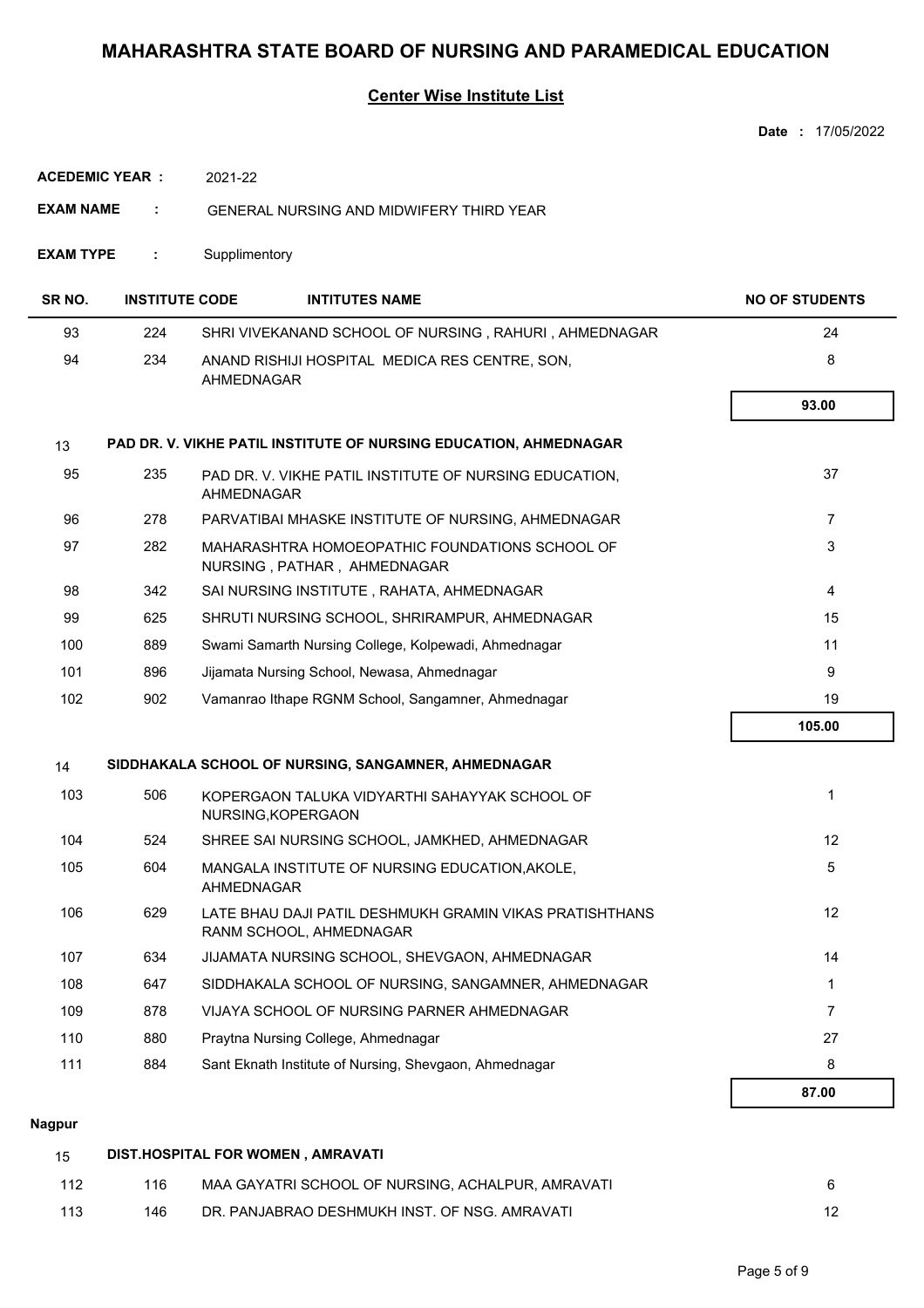|                       |                       |                                                                          | <b>Date: 17/05/2022</b>                                                   |
|-----------------------|-----------------------|--------------------------------------------------------------------------|---------------------------------------------------------------------------|
| <b>ACEDEMIC YEAR:</b> |                       | 2021-22                                                                  |                                                                           |
| <b>EXAM NAME</b>      | ÷                     | <b>GENERAL NURSING AND MIDWIFERY THIRD YEAR</b>                          |                                                                           |
| <b>EXAM TYPE</b>      | ÷.                    | Supplimentory                                                            |                                                                           |
| SR NO.                | <b>INSTITUTE CODE</b> | <b>INTITUTES NAME</b>                                                    | <b>NO OF STUDENTS</b>                                                     |
| 114                   | 656                   | SARASWATI INSTITUTE OF NURSING SCIENCES AND RESEARCH,<br><b>AMRAVATI</b> | 7                                                                         |
|                       |                       |                                                                          | 25.00                                                                     |
|                       |                       |                                                                          |                                                                           |
| 16                    |                       | FLORENCE NIGHTINGALE TRAINING COLLEGE OF NURSING, WARDHA.                |                                                                           |
| 115                   | 101                   | FLORENCE NIGHTINGALE TRAINING COLLEGE OF<br>NURSING, WARDHA.             | 19                                                                        |
| 116                   | 149                   | SHALOM SCHOOL OF NURSING, WARDHA                                         | 1                                                                         |
| 117                   | 151                   | KASABAI SCHOOL OF NURSING, SEVAGRAM, WARDHA                              | 2                                                                         |
| 118                   | 331                   | SARASWATI NURSING SCHOOL GUNJKHEDA WARDHA                                | 1                                                                         |
|                       |                       |                                                                          | 23.00                                                                     |
| 17                    |                       | <b>GENERAL HOSPITAL GADCHIROLI</b>                                       |                                                                           |
| 119                   | 253                   | DR. SALVE NURSING INSTITUTE COLLEGE, GADCHIROLI                          | 18                                                                        |
| 120                   | 360                   | NAVJEEVAN NURSING SCHOOL, CHAMORSHI, GADCHIROLI                          | 4                                                                         |
|                       |                       |                                                                          | 22.00                                                                     |
| 18                    |                       | <b>GENERAL HOSPITAL , YAVATMAL</b>                                       |                                                                           |
| 121                   | 119                   | SUMITRABAI THAKARE TRAINING COLLEGE OF NURSING.<br>YAVATMAL              | 5                                                                         |
| 122                   | 255                   | SAKSHI DESHMUKH INST OF NURSING, LOHARA, YAVATMAL                        | 17                                                                        |
| 123                   | 256                   |                                                                          | PRUTHVIRAJ DESHMUKH NURSING INSTITUTE, LOHARA, YAVATMAL<br>$\overline{2}$ |
|                       |                       |                                                                          | 24.00                                                                     |
| 19                    |                       | <b>GENERAL HOSPITAL, Akola</b>                                           |                                                                           |
| 124                   | 118                   | INSTITUTE OF NURSING EDUCATION & RESEARCH, AKOLA                         | 14                                                                        |
| 125                   | 122                   | NATIONAL SCHOOL OF NURSING, AKOLA                                        | 4                                                                         |
| 126                   | 568                   | MAHARSHI WALMIKI INSTITUTE OF NURSING MALKAPUR, AKOLA                    | 6                                                                         |
| 127                   | 928                   | SAVITRIBAI FULE SCHOOL OF NURSING AKOLA                                  | 16                                                                        |
| 128                   | 936                   | SAVITRIBAI PHULE INSTITUTE OF NURSING WASHIM                             | $\overline{2}$                                                            |
| 129                   | 994                   | Mahatma Fule Nursing School, Akola                                       | 6                                                                         |
| 130                   | 1020                  | ANGEL OF MERCY INSTITUTE OF NURSING SCIENCE, AKOLA                       | 5                                                                         |
|                       |                       |                                                                          | 53.00                                                                     |
| 20                    |                       | <b>GENERAL HOSPITAL, Bhandara</b>                                        |                                                                           |
| 131                   | 112                   | GENERAL HOSPITAL, BHANDARA                                               | 1                                                                         |
| 132                   | 378                   | POOJA NURSING INSTITUTE, BHANDARA                                        | 15                                                                        |
| 133                   | 679                   | AROMIRA SCHOOL OF NURSING, BHANDARA                                      | 6                                                                         |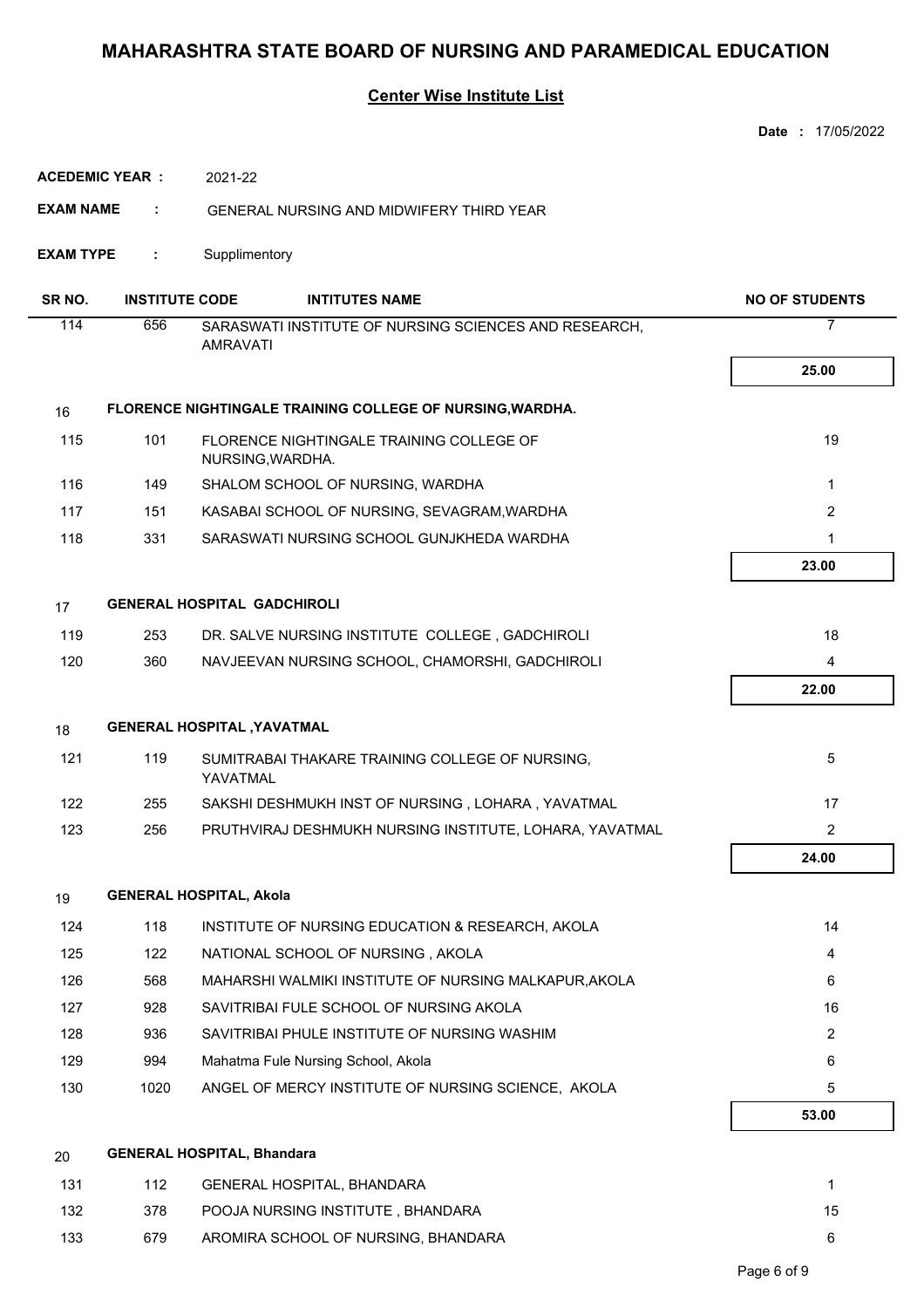|                    |                               |                                                      | Date: 17/05/2022      |
|--------------------|-------------------------------|------------------------------------------------------|-----------------------|
|                    | <b>ACEDEMIC YEAR:</b>         | 2021-22                                              |                       |
| <b>EXAM NAME</b>   | ÷                             | <b>GENERAL NURSING AND MIDWIFERY THIRD YEAR</b>      |                       |
| <b>EXAM TYPE</b>   | ÷                             | Supplimentory                                        |                       |
| SR <sub>NO</sub> . | <b>INSTITUTE CODE</b>         | <b>INTITUTES NAME</b>                                | <b>NO OF STUDENTS</b> |
| 134                | 935                           | Spandan Nursing School, Pauni, Bhandara              | $\overline{7}$        |
|                    |                               |                                                      | 29.00                 |
| 21                 |                               | <b>GENERAL HOSPITAL, BULDANA</b>                     |                       |
| 135                | 254                           | MOTHER TERESA SCHOOL OF NURSING, BULDANA             | 3                     |
| 136                | 300                           | ANANDI NURSING INSTITUTE COLLEGE, BULDANA            | 4                     |
| 137                | 919                           | VASANTPRABHA SCHOOL OF NURSING BULDHANA              | 6                     |
| 138                | 921                           | ONENESS SCHOOL OF NURSING BULDHANA                   | 12                    |
|                    |                               |                                                      | 25.00                 |
| 22                 |                               | <b>GENERAL HOSPITAL, CHANDRAPUR</b>                  |                       |
| 139                | 131                           | PRABHADEVI NURSING SCHOOL, CHANDRAPUR                | 1                     |
| 140                | 664                           | MOTHER TERESA NURSING ACADAMY, BALLARPUR, CHANDRAPUR | 4                     |
| 141                | 923                           | St.Paul Nursing College, Ballarpur, Chandrapur       | 3                     |
| 142                | 929                           | Meerabai Kamble College of Nursing, Chandrapur       | $\overline{2}$        |
|                    |                               |                                                      | 10.00                 |
| 23                 |                               | MADHURIBAI DESHMUKH INST.OF NSG.EDU., NAGPUR         |                       |
| 143                | 246                           | MADHURIBAI DESHMUKH INST.OF NSG.EDU., NAGPUR         | 9                     |
| 144                | 251                           | SURETECH COLLEGE OF NURSING, NAGPUR                  | 1                     |
| 145                | 267                           | ASHARAM SCHOOL OF NURSING, NAGPUR                    | 2                     |
| 146                | 552                           | S. CHANDRA SCHOOL OF NURSING, ARJUNI GONDIA          | 6                     |
| 147                | 920                           | CENTRAL INDIA NURSING COLLEGE NAGPUR                 | $\overline{2}$        |
| 148                | 937                           | RADHABAI BAHEKAR SCHOOL OF NURSING, GONDIA.          | 4                     |
|                    |                               |                                                      | 24.00                 |
| Aurangabad         |                               |                                                      |                       |
| 24                 | <b>District Hospital Beed</b> |                                                      |                       |
| 149                | 263                           | SHRI SWAMI VIVEKANAND SCHOOL OF NURSING, BEED        | $\overline{2}$        |

| 150 | 308 | YASHWANT NURSING SCHOOL, ASHTI, BEED                         | 3 |
|-----|-----|--------------------------------------------------------------|---|
| 151 | 401 | VAIDYANATH NURSING SCHOOL. PARALIVAIJNATH. BEED              | 2 |
| 152 | 564 | Late Ranghunathraoji Kendre Nursing School, Vaijnath, Beed   | 4 |
| 153 | 693 | KAMAL NURSING INSTITUTE, KAIJ, BEED                          | 4 |
| 154 | 965 | LOKSEVA NURSING SCHOOL, BEED                                 | 2 |
| 155 | 993 | <b>GANGAA INSTITUTE OF MEDICAL SCIENCES, AMBAJOGAI, BEED</b> | 2 |
| 156 | 996 | OM NURSING SCHOOL, BEED                                      | 2 |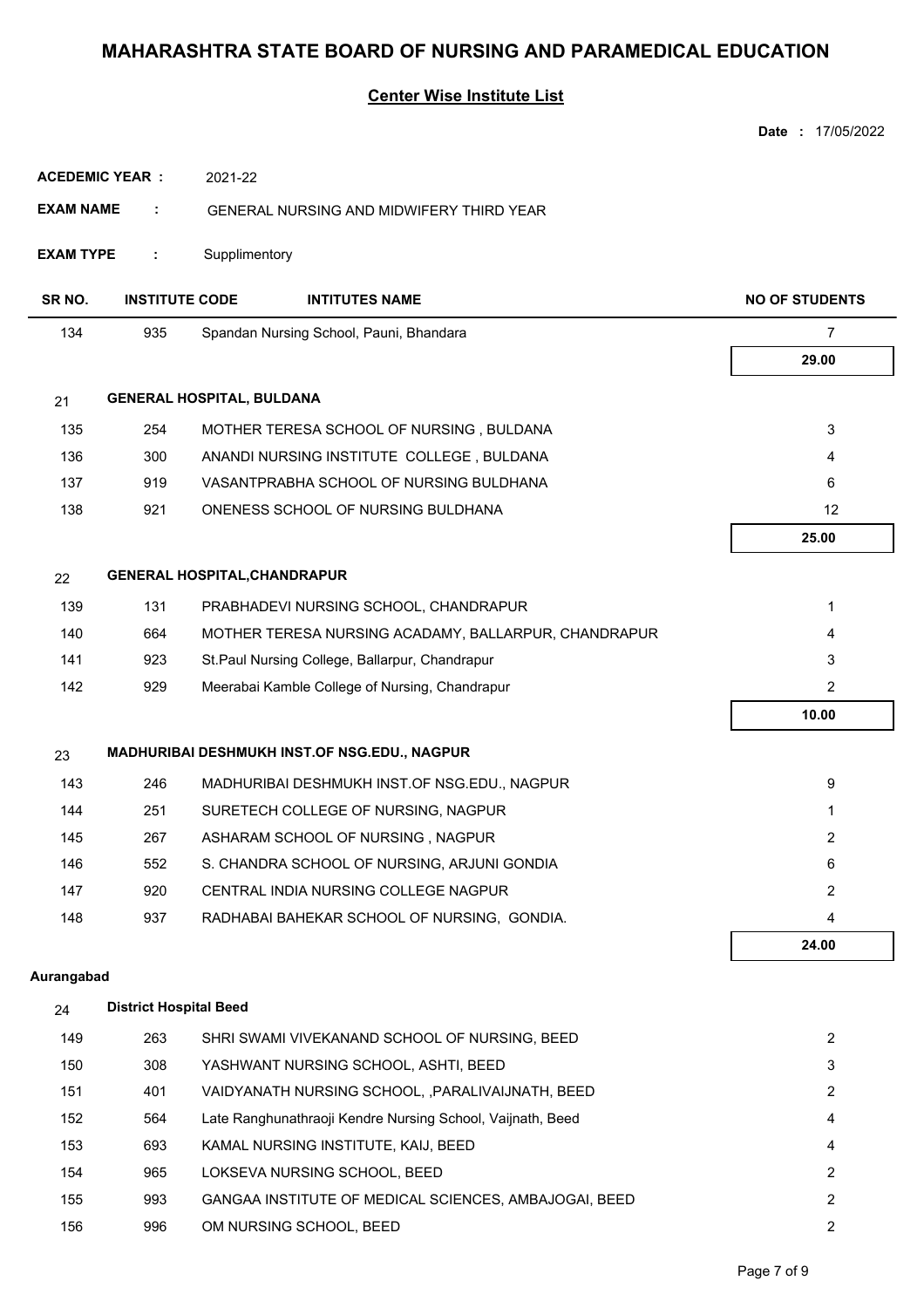|                  |                                   |               |                                                       | Date: 17/05/2022      |
|------------------|-----------------------------------|---------------|-------------------------------------------------------|-----------------------|
|                  | <b>ACEDEMIC YEAR :</b>            | 2021-22       |                                                       |                       |
| <b>EXAM NAME</b> | ÷                                 |               | <b>GENERAL NURSING AND MIDWIFERY THIRD YEAR</b>       |                       |
| <b>EXAM TYPE</b> | ÷                                 | Supplimentory |                                                       |                       |
| SR NO.           | <b>INSTITUTE CODE</b>             |               | <b>INTITUTES NAME</b>                                 | <b>NO OF STUDENTS</b> |
| 157              | 1048                              |               | PRAJAKATA NURSING SCHOOL, PARLI, BEED                 | 8                     |
|                  |                                   |               |                                                       | 29.00                 |
| 25               | <b>GENERAL HOSPITAL, Jalna</b>    |               |                                                       |                       |
| 158              | 169                               |               | SHRI SAI INSTITUE OF NURSING, JALNA                   | 5                     |
| 159              | 260                               |               | JALNA MISSION HOSPITAL, JALNA                         | 2                     |
| 160              | 283                               |               | VASANTRAO NAIK SHIKSHAN PRASARAK MANDAL, JALNA        | 6                     |
| 161              | 988                               |               | Arjun School of Nursing, Jalna                        | 3                     |
| 162              | 990                               |               | JAI AMBE SCHOOL OF NURSING JALNA                      | 5                     |
|                  |                                   |               |                                                       | 21.00                 |
|                  | <b>GENERAL HOSPITAL, Latur</b>    |               |                                                       |                       |
| 26               |                                   |               |                                                       |                       |
| 163<br>164       | 262<br>264                        |               | <b>GENERAL HOSPITAL, LATUR</b>                        | 18                    |
|                  |                                   | <b>LATUR</b>  | SANT TUKARM INSTITUTE OF NURSING EDUCATION, AHMEDPUR, | 3                     |
| 165              | 335                               |               | G.B. PATIL SCHOOL OF NURSING, UDGIR, LATUR            | 6                     |
| 166              | 336                               |               | SHRI BHAGWAN NURSING SCHOOL, LATUR                    | 5                     |
| 167              | 351                               |               | MAHARASHTRA COLLEGE OF NURSING, KAVA, LATUR           | 12                    |
| 168              | 356                               |               | NAVJEEVAN CHARITABLE TRUST, LATUR                     | 10                    |
| 169              | 408                               |               | MAHARASHTRA INSTITUTE OF MED. SCI RE. NSG, LATUR      | 3                     |
| 170              | 492                               |               | New Vision School of Nursing, Latur                   | 7                     |
| 171              | 546                               | <b>LATUR</b>  | SWAMI VIVEKANAND SHIKSHAN PRASARAK MANDAL, UDGIR,     | 9                     |
| 172              | 696                               |               | JIJAMATA NURSING SCHOOL, LATUR                        | 6                     |
| 173              | 831                               |               | RAJGURU SCHOOL OF NURSING, UDGIR, LATUR               | 5                     |
| 174              | 950                               |               | Arman Nursing School, Latur                           | 5                     |
| 175              | 960                               |               | VEDANT RGNM NURSING SCHOOL, LATUR                     | 5                     |
| 176              | 973                               |               | FIORENCE SCHOOL OF NURSING, LATUR                     | 8                     |
| 177              | 982                               |               | RAJIV GANDHI RGNM NURSING SCHOOL UDGIR LATUR          | 12                    |
| 178              | 985                               |               | KASTURABAI NURSING SCHOOL, UDGIR, LATUR               | 9                     |
|                  |                                   |               |                                                       | 123.00                |
| 27               | <b>GENERAL HOSPITAL, Parbhani</b> |               |                                                       |                       |
| 179              | 170                               |               | MAULI INSTITUTE OF NURSING, PARBHANI                  | 16                    |
| 180              | 265                               |               | INSTITUTE OF NURSING, PARBHANI                        | 5                     |
| 181              | 477                               |               | BELESHWAR INSTITUTE OF NURSING, PARBHANI              | 2                     |